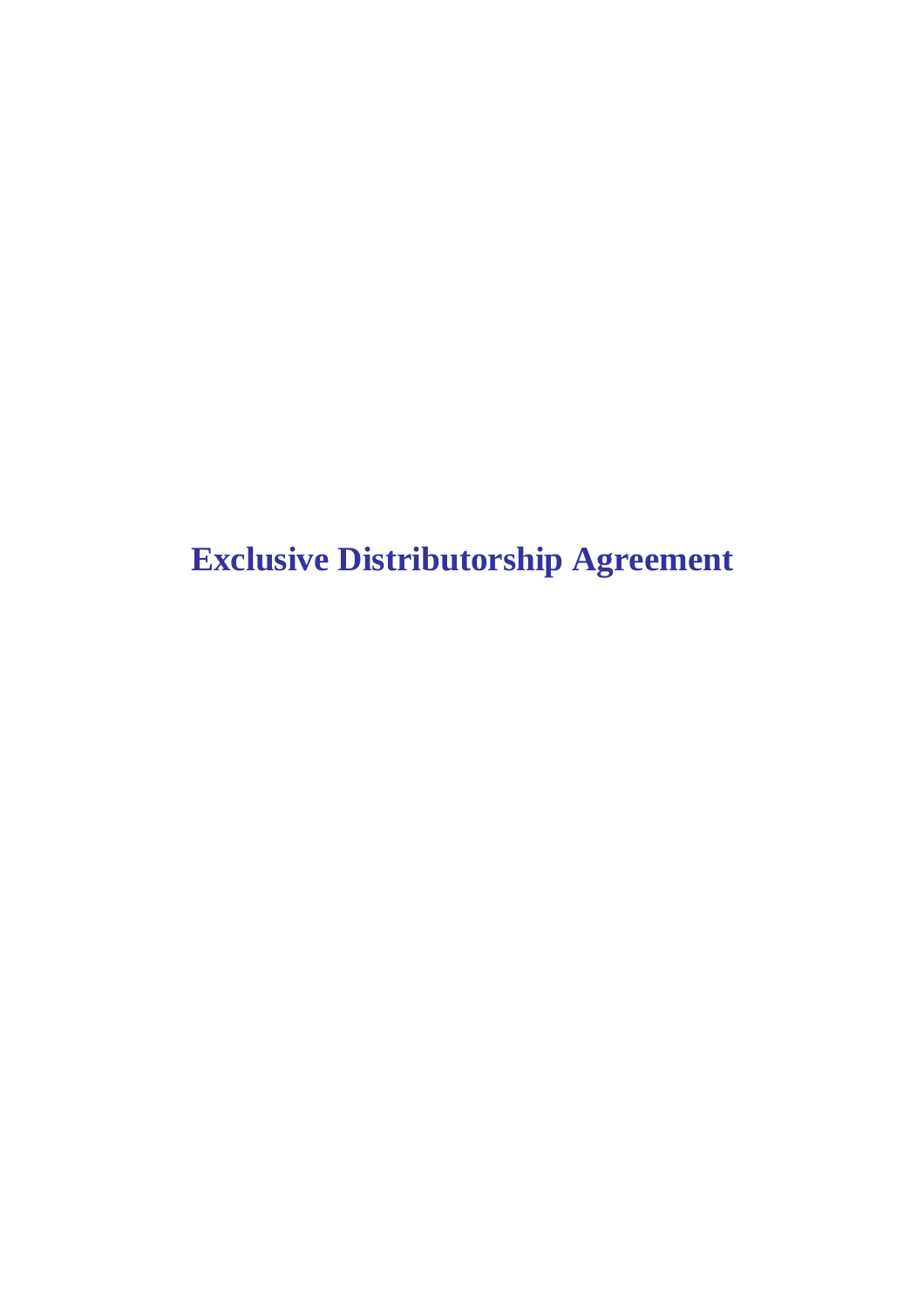| <b>ARTICLE 10</b> |                                                    |
|-------------------|----------------------------------------------------|
|                   |                                                    |
|                   |                                                    |
|                   |                                                    |
|                   |                                                    |
|                   |                                                    |
|                   | ARTICLE 16 PROHIBITION OF SALE OUTSIDE TERRITORY 8 |
|                   |                                                    |
|                   |                                                    |
|                   |                                                    |
|                   |                                                    |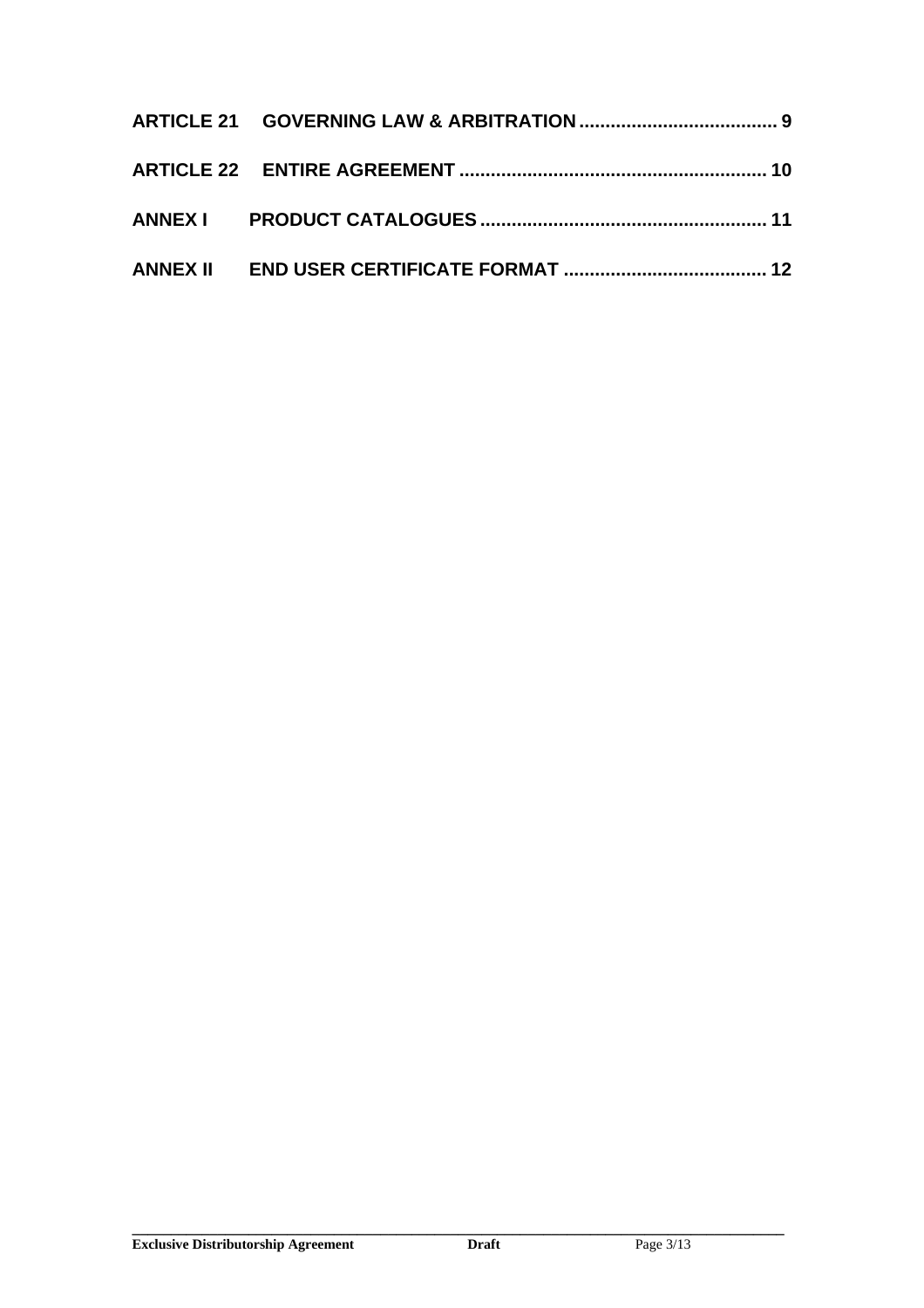## **Preamble**

This Agreement made and entered on the day of , 2007 by and between

**Amon Technologies / Power Management & Control Systems**,

P.O.Box 9444 , Amman – 11191 – Jordan Suite 301 Oasis II Building , Sweifieh , Amman - Jordan Phone 962-6-5818508 Fax 962-6-5852909 Email info@amontechnologies.jo

a corporation duly organized, registered and existing under the laws of the Hashemite Kingdom of Jordan with its principal place of business in Amman - Jordan (hereinafter referred to as the Seller) with

And

*company name Street address*

Phone Fax Email

a corporation duly organized, registered and existing under the laws of the State *country name* with its principal place of business in *head office location* (hereinafter referred to as the Distributor).

WHEREAS, the Seller is desirous of selling the Product(s) stipulated in Article 4 hereof to the Territory stipulated in Article 3 hereof

And

WHEREAS, the Distributor is desirous of buying from the Seller and re-selling the said Product(s) in the said Territory;

NOW, THEREFORE, in consideration of the promises and the mutual covenants to be faithfully performed herein contained, IT IS HEREBY EXPRESSELY AGREED AND UNDERSTOOD AS FOLLOWS: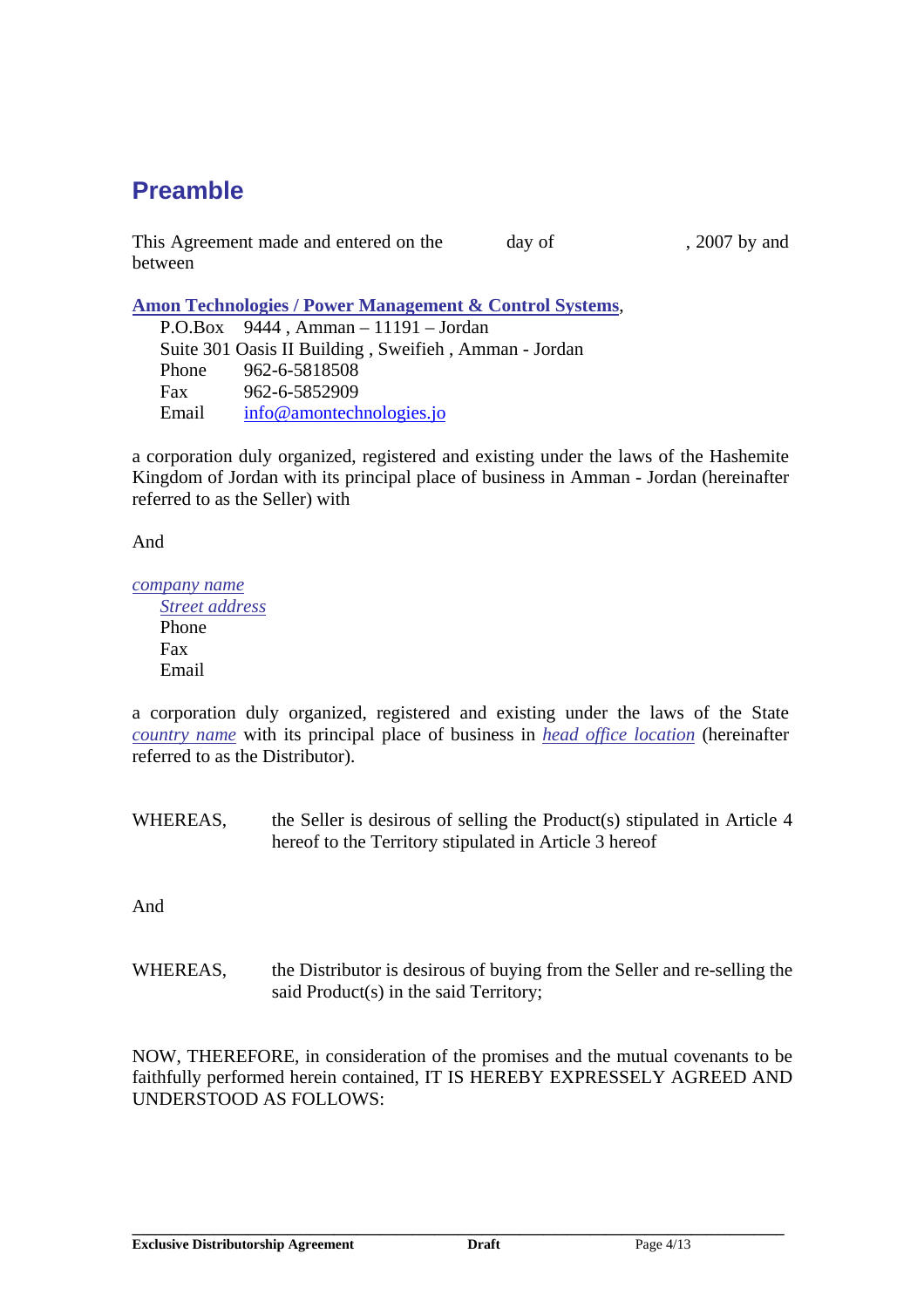## **Article 1 Appointment**

During the effective period of this Agreement, the Seller hereby appoints the Distributor as its exclusive distributor for the Territory and the Distributor accepts and assumes such appointment.

### **Article 2 Privity**

The relationship hereby established between the Seller and the Distributor during the effective period of this Agreement, shall be solely that of the Seller and the Distributor has no authority to assume or create any obligation in the name of or of any kind on behalf of the Seller.

## **Article 3 Territory**

The territory covered under this Agreement shall be expressly combined to the entire territories of the State *country name* (hereinafter referred to as Territory).

### **Article 4 Products**

The products covered under this Agreement shall be expressly confined to the following hardware and associated software for power management and monitoring purposes (hereinafter called the Products). Catalogues listed in Annex I hereof.

| <b>Product Name</b> | vpe:           | Whole Sale Unit Price |
|---------------------|----------------|-----------------------|
| CC <sub>1</sub>     | Hardware       | US\$                  |
| PSMA1               | Single Unit SW | US\$                  |
| CC <sub>2</sub>     | Hardware       | US\$                  |
| <b>PSMi</b>         | Multi Unit SW  | US\$                  |

The above unit prices shall be applicable for regular Distributor orders. Special prices will apply in case of large quantity orders above US\$ 75,000,00 in value for single clients. Such prices will be set by the Seller on a case by case basis.

New and/or additional products may become available from the Seller from time to time. Specifications and prices of any such new and/or additional products will be offered by the Seller to the Distributor as and when they become available. If the Distributor does not expresses any interest in marketing the new and/or additional products in the Territory, then the Seller shall have the right to enter into distributorship agreements with one or more third parties for such products in the Territory.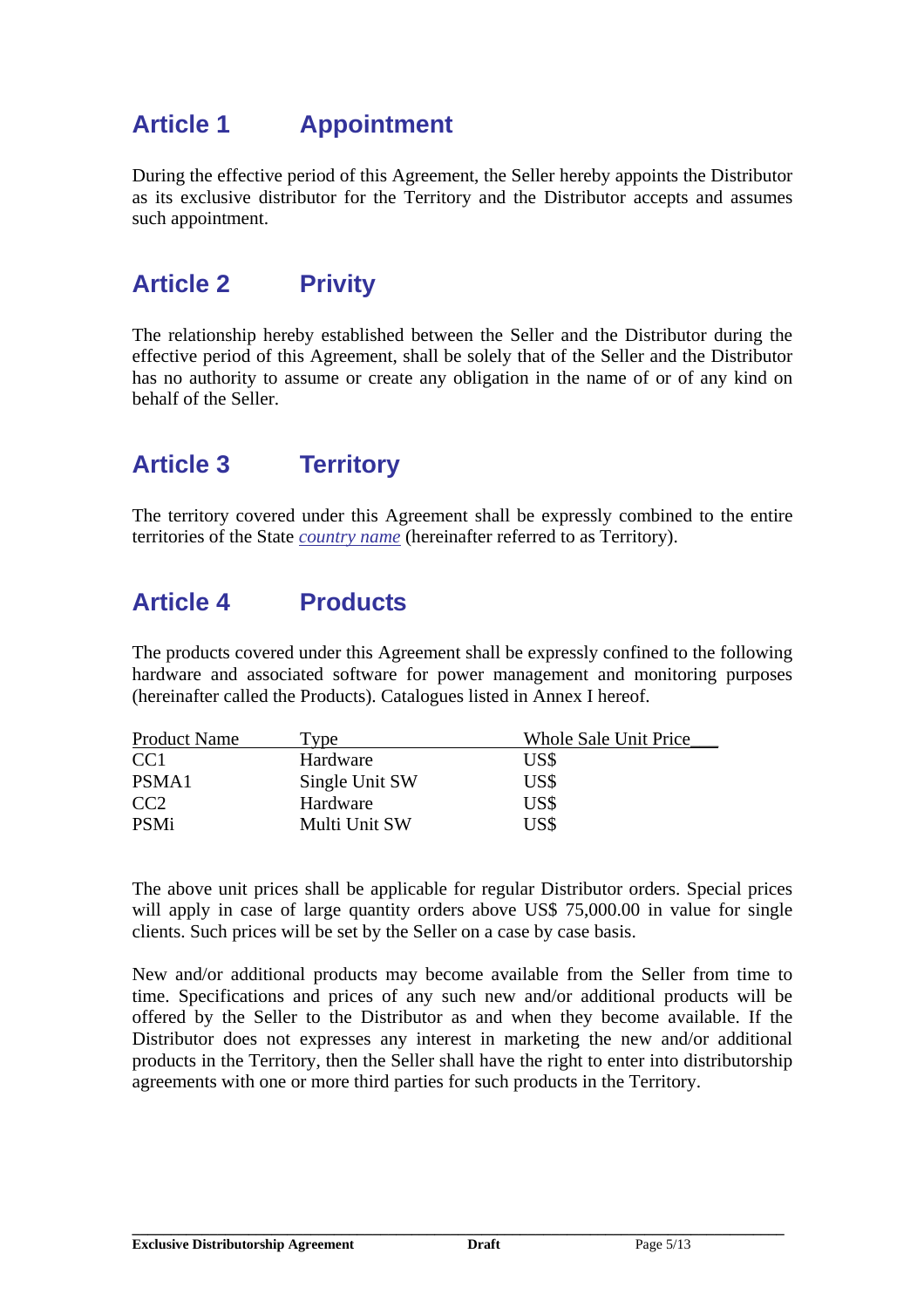### **Article 5 Prices**

All prices are FOB Seller's Warehouses. The Distributor shall be responsible for the payment of all shipping, forwarding, taxes and duties and other charges levied in the Territory. The Seller has the right to modify the unit prices of the Product(s) as applicable from time to time. Modified prices will be conveyed by the Seller to the Distributor in writing prior to placing any orders.

#### **Article 6 Technical Improvement & Patent**

During the term of this Agreement, the Seller shall furnish to Distributor any technical improvements relating to the Products made by Seller without any delay and free of charge.

During the term of this Agreement, the Distributor agrees to furnish to Seller all technical improvement related to the Products required by Distributor or his prospective clients without any delay and free of charge in consideration of services in Article 8. The Distributor agrees and accepts that the intellectual property rights of any and all such improvements shall be solely vested with the Seller.

### **Article 7 After Sales Service**

The Seller will provide full replacement guarantee to Distributor after the shipping date. In case of faulty Product(s), the Seller shall replace the faulty units with new ones. The Distributor shall send the faulty Product(s) at its own expense back to the Seller for repairing. Whenever the Seller has received a complaint as to the Product(s) from the Distributor, the Seller shall immediately make investigation and take a proper action.

The Seller shall also provide the Distributor free of charge technical training at the Seller's premises in order to enable the Distributor to perform installation, configuration, commissioning and trouble shooting of the Product(s).

## **Article 8 Exclusive Right**

In consideration of the exclusive right herein granted, the Distributor shall not purchase, import, sell, distribute or otherwise deal in any products competitive with or similar to the Products in Territory, and Seller shall not offer, sell or export the Products to the Territory through other channels than the Distributor during the effective period of this Agreement.

The Seller shall not provide assistance, supply directly or indirectly the technical details of the products to any third party in the Territory.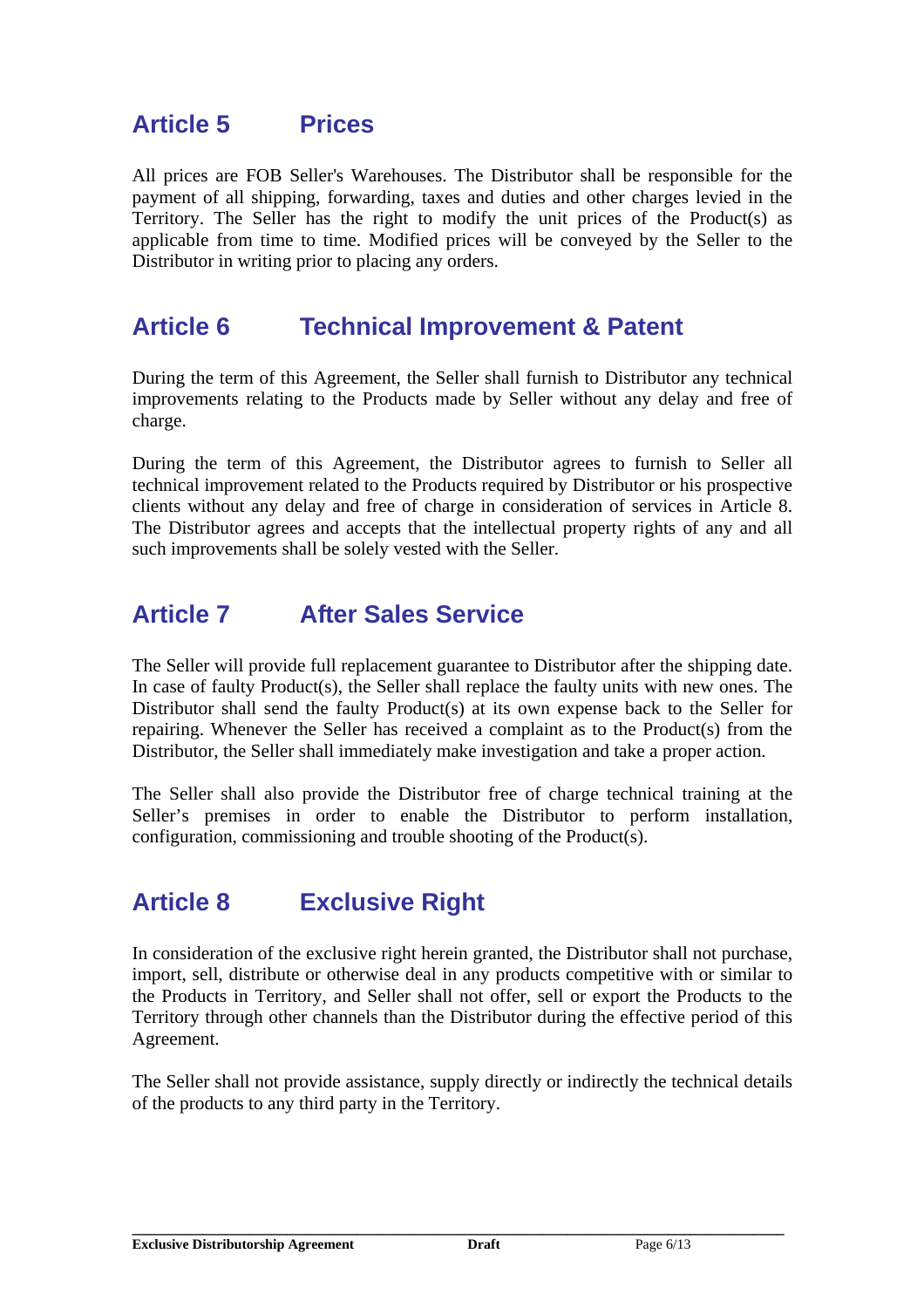The Distributor shall not restrict selling the Product(s) to its own customer base only. Distributor sales shall cover the customers of the Distributor's competitors as well as new potential customers in the related field.

## **Article 9 Minimum Purchase**

In consideration of the exclusive right herein granted, The Distributor shall guarantee the purchase of at least US\$ *amount in figures* (U.S. Dollar *amount in words* only) worth of the Product(s) during the first year of the term of this Agreement and at least US\$ *amount in figures* (US Dollars *amount in words* Only) during the second year of the effective period of this Agreement and its extension thereof, if any. Above amounts do not include Sales Tax.

The Distributor also expressly agrees to comply with the following purchase order schedule:

One purchase order with a minimum value of US\$ *amount in figures* (US Dollars *amount in words*) to be placed within one month of signature of the Agreement.

Three or more purchase orders placed on a quarterly basis during each year of the Agreement.

## **Article 10 Individual Contract**

Each individual contract under this Agreement shall be subject to this Agreement but such contract shall be concluded and carried out by the Seller's sale note or confirmation which shall set forth the terms, conditions, rights and obligations of the parties hereto arising from or in relation to or in connection with such contract except those stipulated in this Agreement.

## **Article 11 Payments**

Payment by either irrevocable letter of credit or remittance by wire transfer or by certified cheque drawn on a prime Jordanian bank.

Letter of credit: Within 14 days after the receipt of Seller's confirmation of order, Distributor shall cause irrevocable confirmed Letter of Credit(s) available by Seller's sight draft to be established with a prime bank satisfactory to Seller.

**Remittance by Wire Transfer**: Payment shall be received by Seller in advance prior to any shipment.

**Remittance by Cheque**: Payment shall be received by Seller in advance prior to any shipment.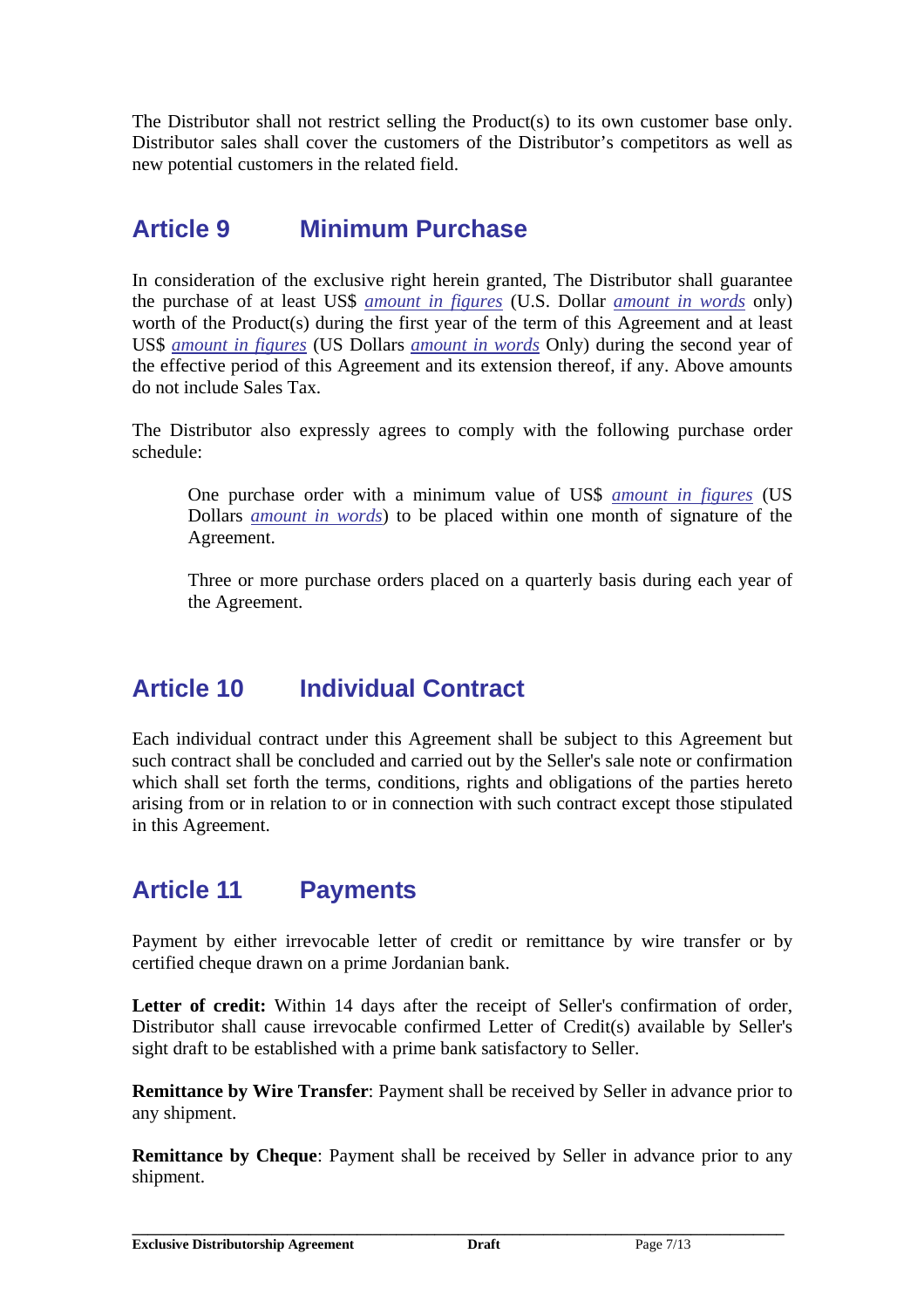## **Article 12 Information & Reports**

Both the Seller and the Distributor shall periodically and/or on the request of either party furnish information and market reports to each other to promote the sale of Products as much as possible. The Distributor shall give Seller such reports as inventory, market conditions and other related activities of the Distributor.

### **Article 13 Sales Promotion**

Distributor shall diligently and adequately advertise and promote the sale of the Products throughout the Territory. The Seller shall furnish without charge to the Distributor electronic versions (PDF) of advertising literatures, catalogues, leaflets, folders etc. Representatives of the Seller may periodically visit the Distributor and advise the Distributor in methods and means best suited to promote the sale of the Products throughout the Territory.

#### **Article 14 Intellectual Property Rights**

Distributor may use the trade-mark(s) of Seller during the effective period of this Agreement only in connection with the sales of Products, provided that even after the termination of this Agreement the Distributor may use the trade-mark(s) in connection with the sale of the Products held by it in stock at the time of termination. The Distributor also acknowledges that any and all patents, trademarks, copyrights and other industrial property rights used or embodied in the Product(s) shall remain to be sole properties of the Seller, and the Distributor shall not dispute them in any way.

## **Article 15 Duration**

This Agreement shall become effective on the day appearing at the first above written upon the signing of both the Seller and the Distributor and shall remain effective for a period of two years. At least three (3) months before the expiration of the term, Seller and Distributor shall consult with each other to discuss the renewal terms of this Agreement.

## **Article 16 Prohibition of sale outside Territory**

Unless prior notice and approved by the Seller in writing, the Distributor shall not sell or re-export, nor cause any other person, firm or corporation in the Territory to sell or re-export the Products outside Territory during the effective period of this Agreement. The Distributor shall also ensure that all Products sold to customers within the Territory are documented by an End User Certificate in the format shown in Annex II hereof.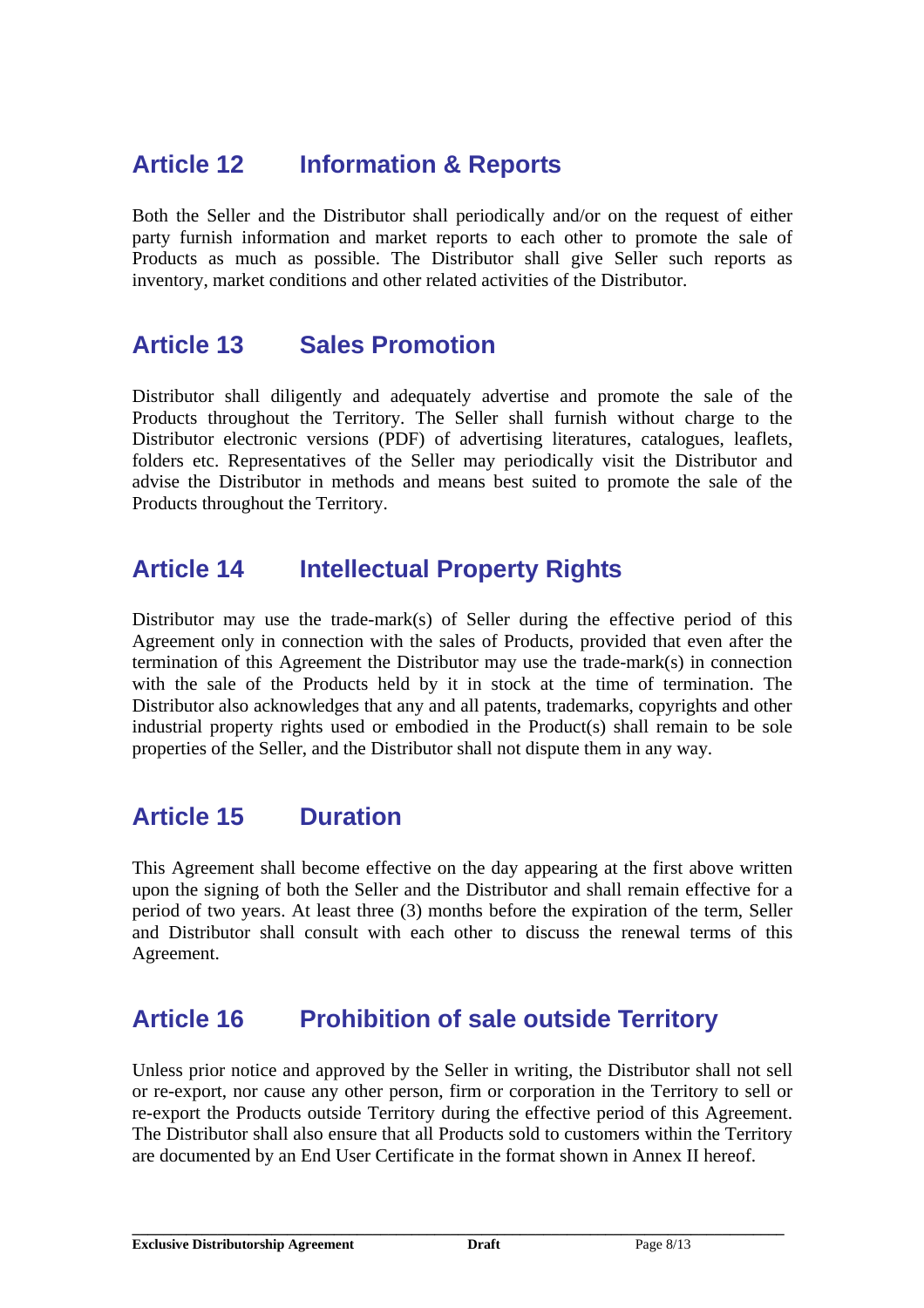## **Article 17 Assignment**

Neither party shall assign and/or transfer this Agreement in whole or in part to any individual, firm or corporation without the prior written consent of the other party.

#### **Article 18 Observance of Secrecy**

Unless required to do so by Law or relevant regulatory authorities, both Seller and Distributor shall keep in strict confidence from third party(ies) any and all important matters as to the details and business affairs and transactions covered by this Agreement.

#### **Article 19 Notices**

All notices which may or shall be given under this Agreement shall be made by registered post or courier mail to the address mentioned below or to such addresses as are notified in writing by the parties hereto. If either party has changed its address, a written notice thereof shall be given to the other party. All notices shall also be deemed to have been given on the day when deposited in registered post or courier service.

### **Article 20 Origin & Certification**

The Seller shall provide the Product(s) with CE certification. The Distributor understands that the Product(s) are currently manufactured and/or assembled outside the Territory and imported by the Seller for the purpose of selling them to the Distributor in the Territory. If the Seller wishes to establish a manufacturing/assembly unit in the Territory during the term of this Agreement, the Distributor shall be notified in advance of such.

The Distributor shall be solely responsible for obtaining any import certificates and/or authorizations and/or certifications that may be required by the relevant authorities in the Territory in order to allow the import of the Product(s) into the Territory. The Seller shall assist the Distributor by providing information and documentation at its disposal in order to facilitate such authorization(s).

## **Article 21 Governing Law & Arbitration**

This Agreement shall be governed and interpreted by the laws of *country name* with the Courts of *court location* having sole jurisdiction. In case that any dispute or controversy arises out of or in relation to this Agreement between both parties shall be settled amicably but, in case of failure, these disputes or controversies shall be finally settled in *locations* by arbitration in accordance with the prevailing *country name* Arbitration Law where the award shall be final binding upon the parties hereto.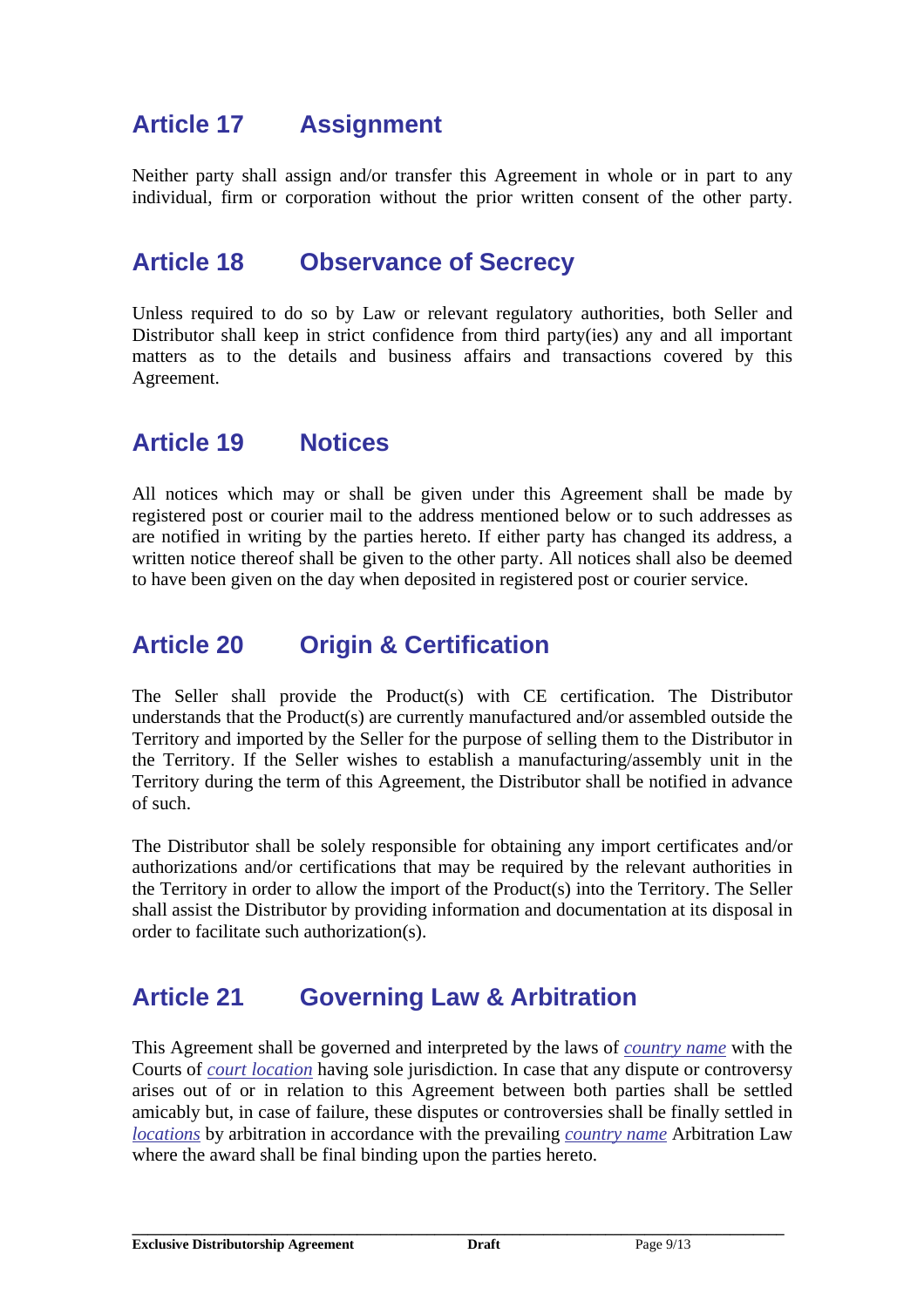## **Article 22 Entire Agreement**

This Agreement constitutes the entire and only agreement between the parties hereto and supersedes all previous negotiations, agreements, commitments relating to the sale of Products and shall not be released, discharged, changed or modified in any manner, except by instruments signed by duly authorized officer or representative of each of the parties hereto.

IN WITNESS WHEREOF, the parties hereto have caused this Agreement in English and duplicate to be executed by their respective duly authorized officer or representative as of the day first above written.

| [SELLER]      | <b>Amon Technologies / Power Management &amp; Control Systems</b> |                        |  |
|---------------|-------------------------------------------------------------------|------------------------|--|
|               | <b>Signatory Name</b>                                             |                        |  |
|               | Title                                                             | <b>President / CEO</b> |  |
|               | Date:                                                             | , 2007                 |  |
|               | Signature:                                                        |                        |  |
| [DISTRIBUTOR] | company name                                                      |                        |  |
|               | <b>Signatory Name:</b>                                            |                        |  |
|               | Title:                                                            |                        |  |
|               | Date:                                                             | , 2007                 |  |
|               | Signature:                                                        |                        |  |

**\_\_\_\_\_\_\_\_\_\_\_\_\_\_\_\_\_\_\_\_\_\_\_\_\_\_\_\_\_\_\_\_\_\_\_\_\_\_\_\_\_\_\_\_\_\_\_\_\_\_\_\_\_\_\_\_\_\_\_\_\_\_\_\_\_\_\_\_\_\_\_\_\_\_\_\_\_\_\_\_\_\_\_\_**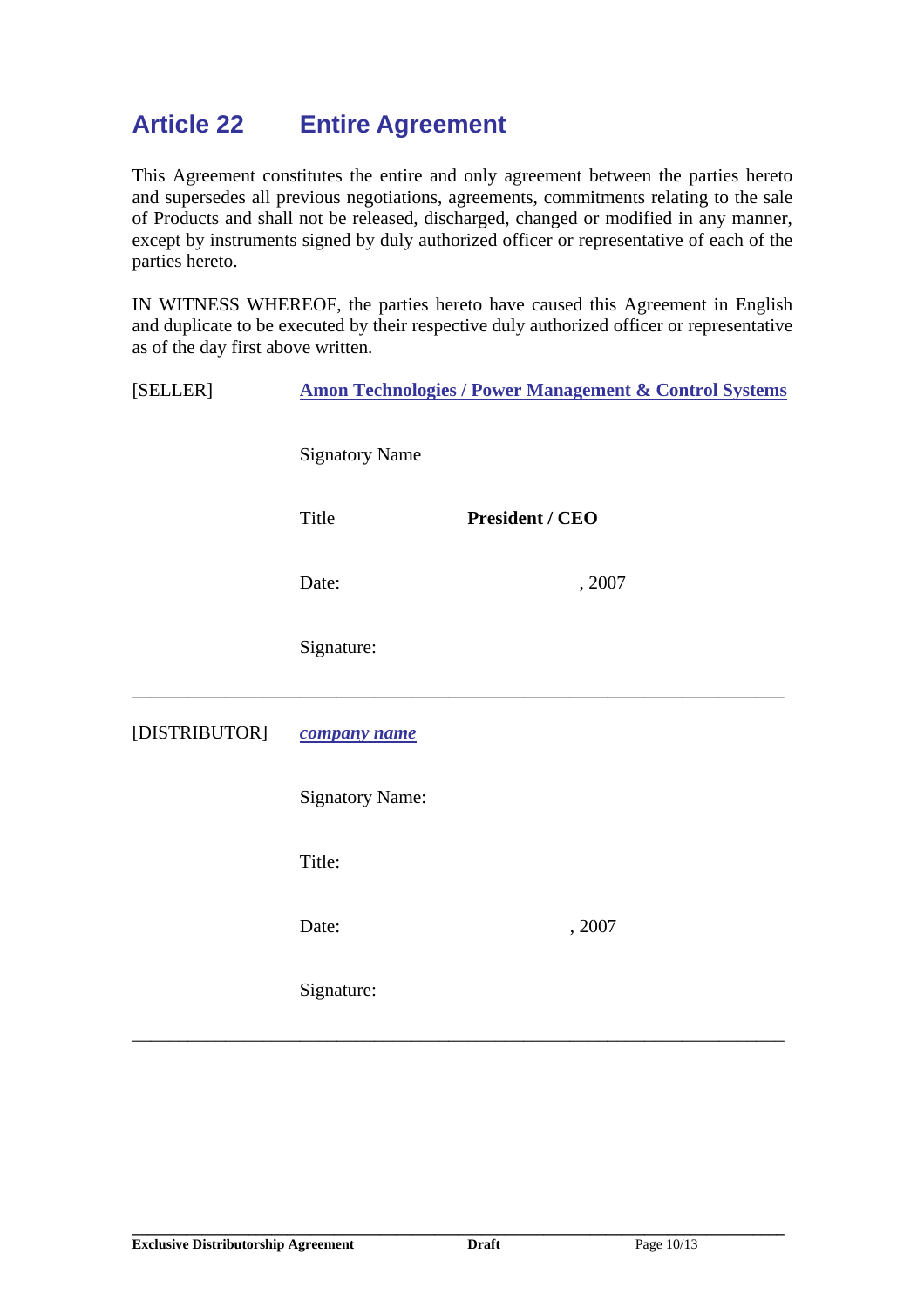**Annex I Product Catalogues**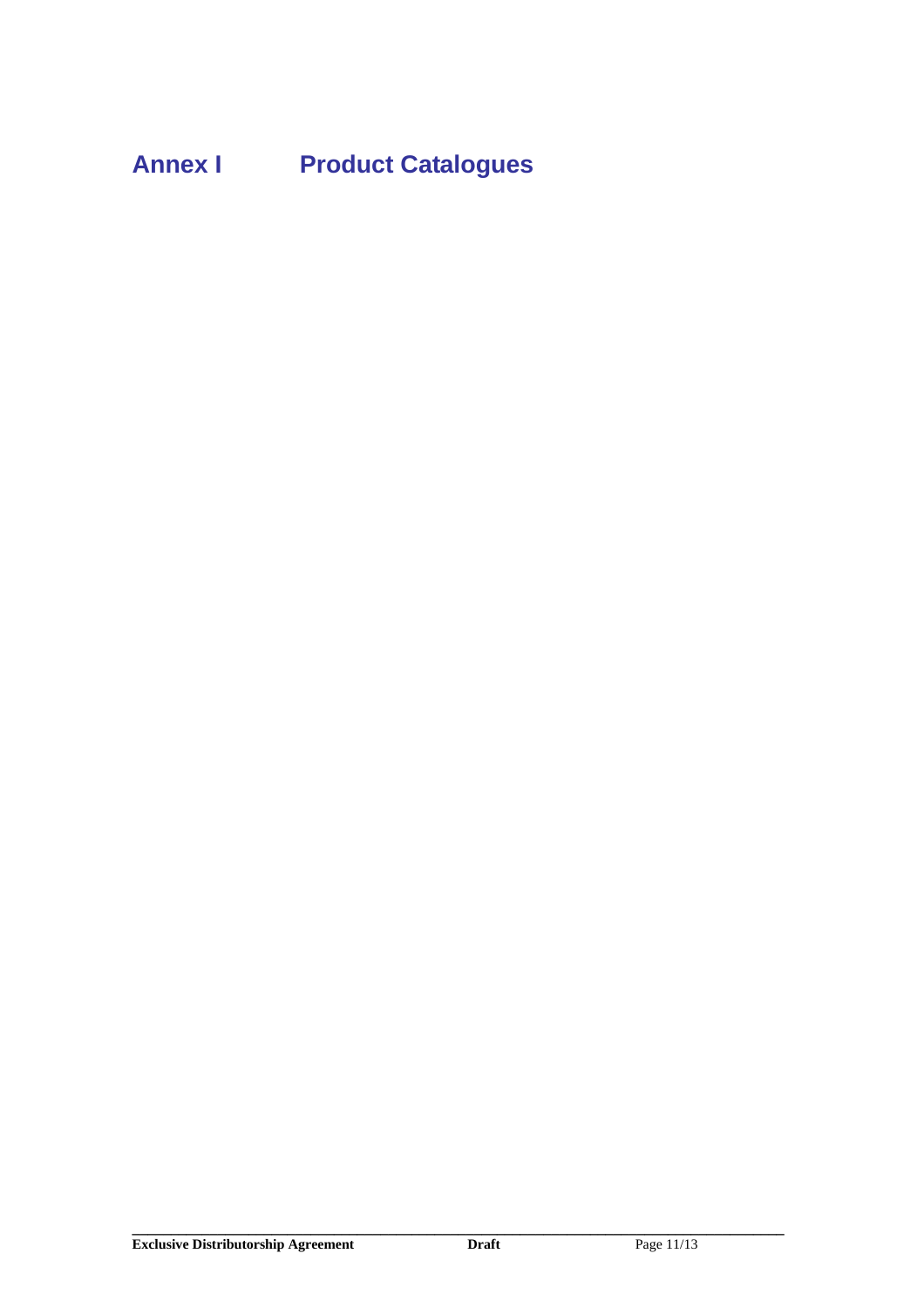# **Annex II End User Certificate Format**